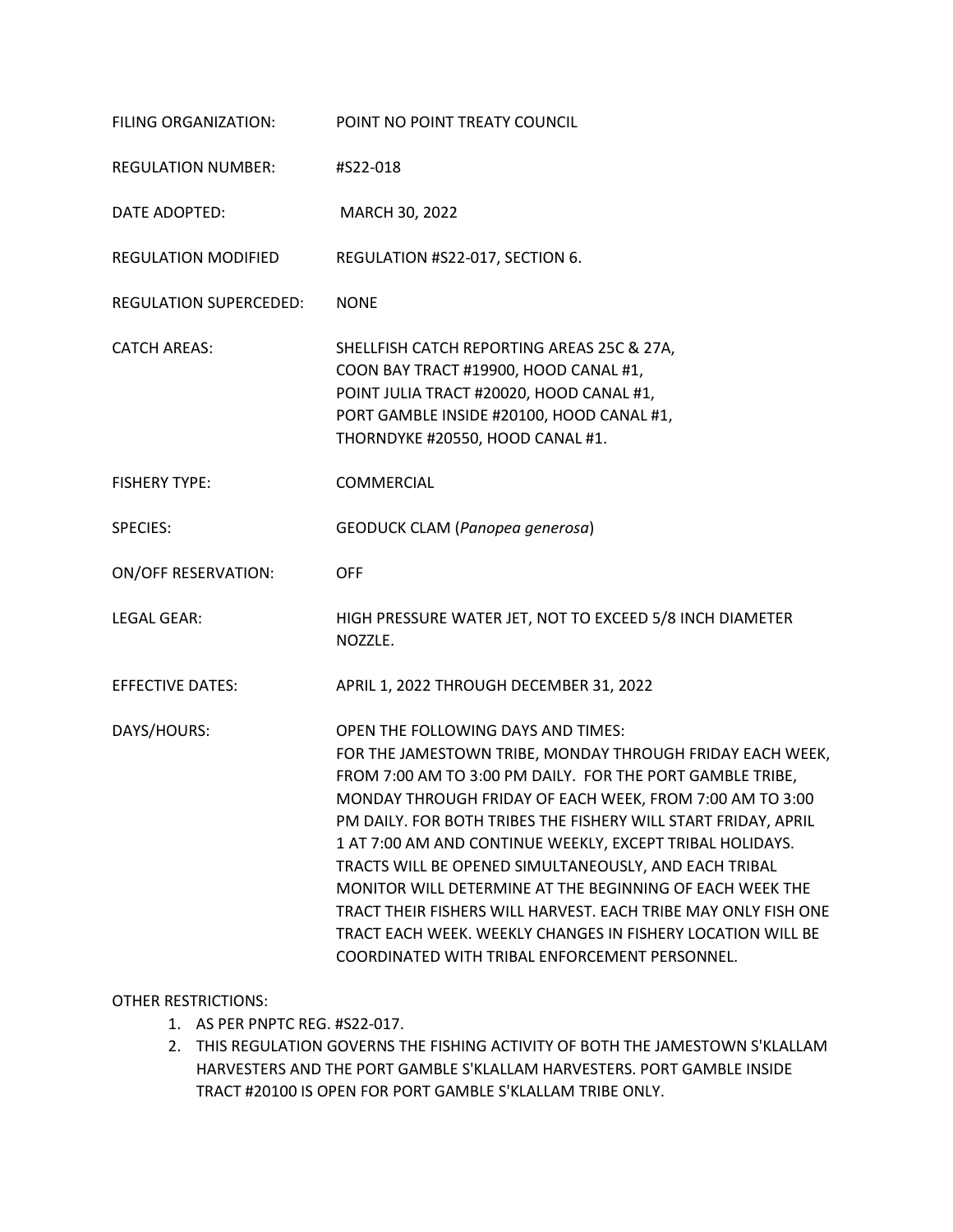- 3. THE BOUNDARIES OF THE GEODUCK TRACT WILL BE MARKED BY BUOYS OR DEFINED BY THE MONITOR.
- 4. FROM APRIL 1 THROUGH APRIL 15 AND FROM JANUARY 15 THROUGH MARCH 31, HARVEST WILL BE RESTRICTED TO -35 FEET OR DEEPER ON THE POINT JULIA #20020 AND PORT GAMBLE INSIDE #20100 TRACTS IN ORDER TO AVOID HERRING SPAWNING ACTIVITY.
- 5. DURING THE FISHERY, NO VESSEL AT ANCHOR MAY CROSS THE TRACT BOUNDARY WITHOUT THE PERMISSION OF THE MONITOR. ANY VESSEL THAT DOES SO SHALL BE CONSIDERED FISHING IN CLOSED WATERS.
- 6. DIVE TENDERS MUST REMAIN ON DECK AT ALL TIMES WHEN DIVERS ARE IN THE WATER.
- 7. EACH GEODUCK CLAM MUST BE EXCAVATED INDIVIDUALLY FROM THE BOTTOM. THE PRACTICE OF "SIDE MINING" IS PROHIBITED. NO GEODUCK CLAM THAT IS PARTIALLY OR WHOLLY EXCAVATED MAY BE REPLACED IN THE SUBSTRATE. ALL GEODUCKS EITHER PARTIALLY OR WHOLLY EXCAVATED MUST BE RETAINED AND THE WEIGHTS RECORDED.
- 8. FOR THE PORT GAMBLE TRIBE, ALL GEODUCK HARVESTED DURING THIS FISHERY MUST BE OFFLOADED AT POINT JULIA OR SALSBURY POINT COUNTY PARK. FOR THE JAMESTOWN TRIBE, ALL GEODUCK HARVESTED DURING THIS FISHERY MUST BE OFFLOADED AT SALSBURY POINT COUNTY PARK OR PORT LUDLOW.
- 9. A MINIMUM DISTANCE OF 600 FEET MUST BE KEPT BETWEEN HARVESTING VESSELS. THE MINIMUM DISTANCE CAN BE REDUCED BY THE MONITOR TO 300 FEET, IF WEATHER CONDITIONS ALLOW.
- 10. EACH VESSEL'S GEODUCK HARVEST MUST BE WEIGHED BEFORE THE VESSEL LEAVES THE HARVEST AREA. IF WEIGHOUT ON THE TRACT IS NOT PRACTICAL, THE ALTERNATE WEIGHOUT SITE WILL BE EITHER POINT JULIA OR SALSBURY POINT COUNTY PARK.
- 11. ALL COMMERCIAL AND TAKE HOME HARVEST MUST BE REPORTED ON THE OFFICIAL TRIBAL WEIGHOUT FORM, AT THE DESIGNATED WEIGHOUT SITE.
- 12. IT IS UNLAWFUL TO HARVEST ON THIS TRACT WITHOUT THE PRESENCE OF THE MONITOR, EITHER ON-THE-WATER OR WITHIN VISUAL DISTANCE.
- 13. DIVERS ARE NOT ALLOWED IN IN THE WATER BEFORE THE OPENING TIME OF 7:00 AM.
- 14. ALL COMMERCIAL GEODUCK SALES MUST BE MADE TO TRIBALLY APPROVED BUYERS WHO HAVE FILLED OUT A BUYER'S AGREEGMENT WITH EITHER THE PORT GAMBLE OR JAMESTOWN TRIBE.

JAMESTOWN SPECIFIC PROVISIONS:

- 1. IF NITROX BREATHING GAS MIXTURE IS USED, DIVE PROFILES MUST ADHERE TO THE STANDARD AIR/NO DECOMPRESSION LIMITS.
- 2. FOR THE JAMESTOWN TRIBE, THE MAXIMUM AMOUNT OF TAKEHOME HARVEST FOR JAMESTOWN FISHERS IS 12 POUNDS/DAY.

PORT GAMBLE SPECIFIC PROVISIONS:

1. THE 2022-2023 PORT GAMBLE S'KLALLAM TRIBE SUBTIDAL GEODUCK REGULATION #S22- 007 IS ADOPTED INTO THIS REGULATION BY REFERENCE. ALL REQUIREMENTS AND STANDARDS IN THAT REGULATION SHALL BE ENFORCED AGAINST PORT GAMBLE HARVESTERS DURING THIS FISHERY.